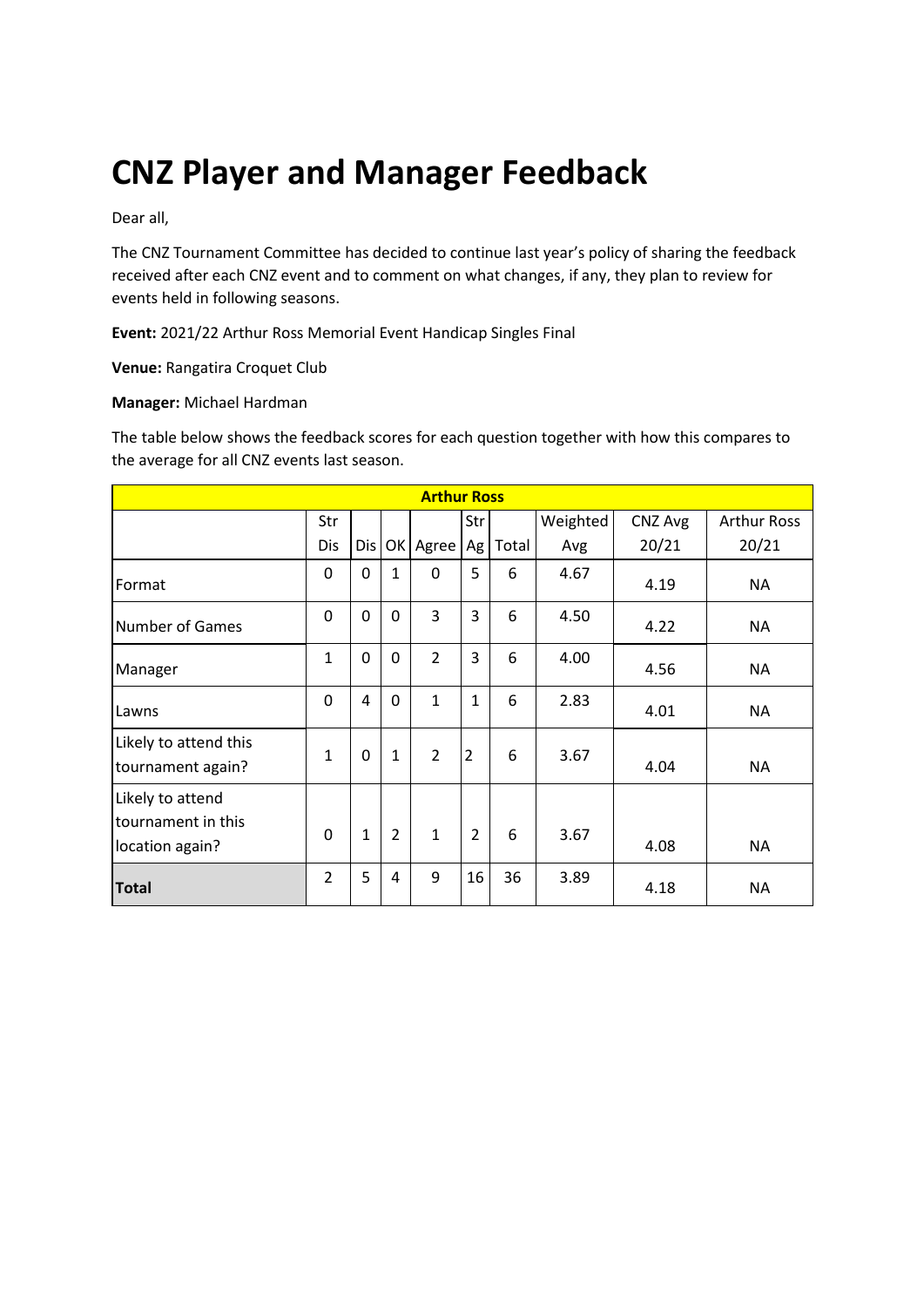# **Response to feedback**

# **Format - the following feedback was received**

- Well suited to a field of 14
- There were no byes and everyone played 7 games.
- Excellent format with 14 players, blocks 7 games over 2.5 days with top 2 from each block going through to semi-finals.
- The double block format was good in that it meant there were no byes but it made it a bit confusing as to who went through from what group
- good idea so 14 could play 7 games without a bye

#### **CNZ TC Response**

N/A

# **Number of games per day - the following feedback was received**

● Made for long days, but as expected.

#### **CNZ TC Response**

N/A

## **Lawns – the following feedback was received**

- Sadly lacked normal watering, but this was due to water restrictions so no fault of club.
- The club is undergoing water restrictions; however, special compensation should have been requested. There were many bare spots and uneven surface.
- Rangitira CC did a fantastic job getting lawns up to speed for this event, as the venue can get changeable weather conditions/
- The lawns were nowhere near true and it made it very difficult in some situations to play croquet the way that should have been possible
- in the middle of a drought with a ban on watering the lawns were as good as can be expected
- They were fast and uneven but every player had this issue so not really a complaint. Hoops could have been a bit more level perhaps

### **CNZ TC Response**

It is somewhat surprising that there is so much feedback around lawns being too fast/dry. As NZ's national handicap singles event, clubs are encouraged to provide fast lawns. We understand that the lawns at Rangatira were playing between 10-11 seconds, which is around the minimum expected speed for an event of this calibre.

# **Manager - the following feedback was received.**

● Very attentive to all details.